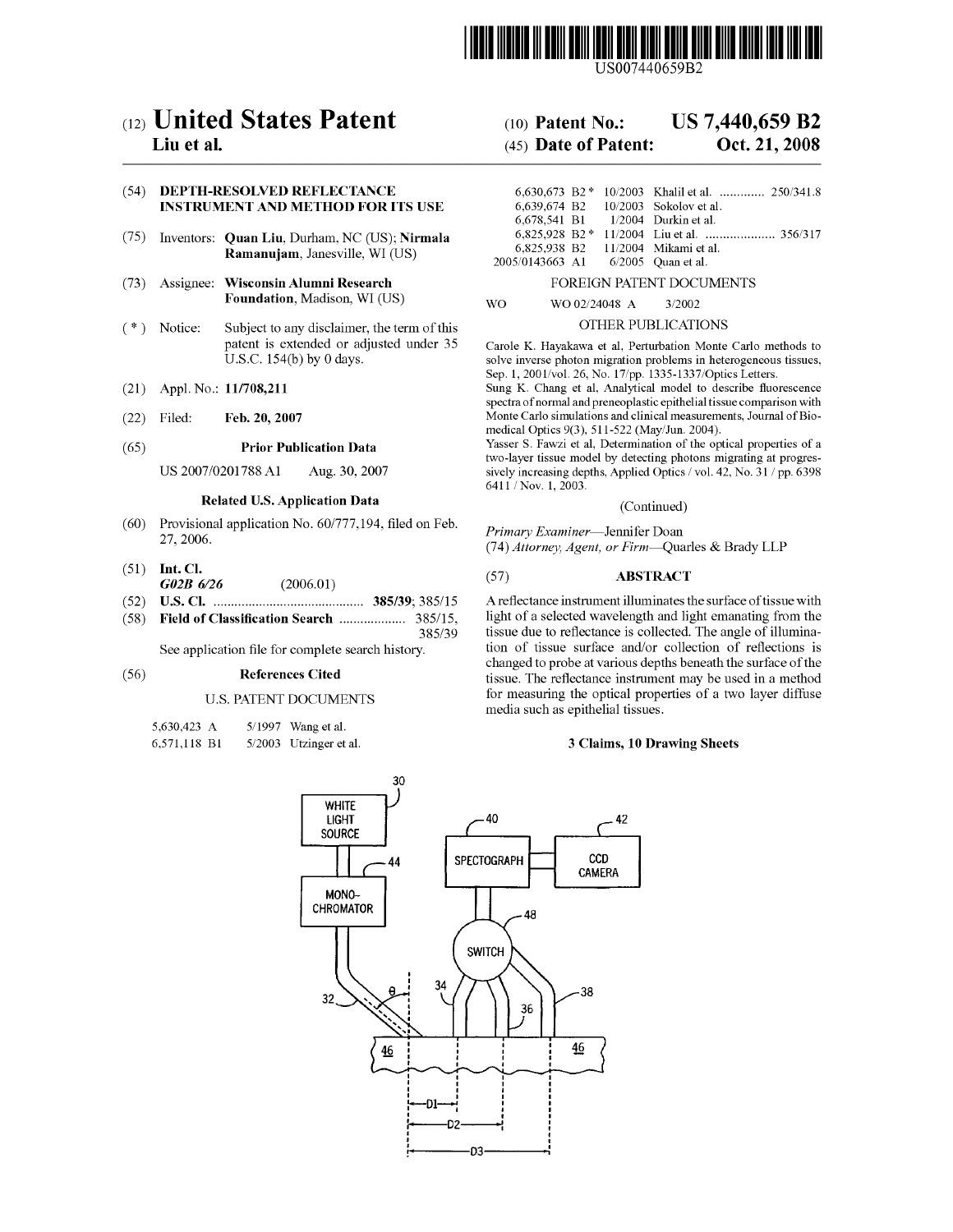# OTHER PUBLICATIONS

Liu Q, et al., "Sequential Estimation of Optical Properties ofa Two-Layered Epithelial Tissue Model from Depth-Resolved Ultraviolet-Visible Diffuse Reflectance Spectra", Applied Optics, OSA, Optical Society of America, Washington D.C., vol. 45 No. 19, Jul. 6, 2006. Palmer G. M., et al., "Monte Carlo-Based Inverse Model for Calculating Tissue Optical Properties, Part I: Theory and Validation of Synthetic Phantoms", Applied Optics, OSA, Optical Society of America, Washington D.C., vol. 45, No. 5, Feb. 10, 2006.

Hartery, D., et al. "Measuring Oral Inflammation in Vivo With Diffuse Reflectance Spectroscopy", Second Joint EMBS-BMES Conference 2002, Conference Proceedings. 24th Annual International Conference of Engineering in Medicine and Biology Society. Annual Fall Meeting of the Biomedical Engineering Society, Houston, TX, Oct. 23-26, 2002, vol. 1 of 3. Conference 24. PCT International Search Report.

\* cited by examiner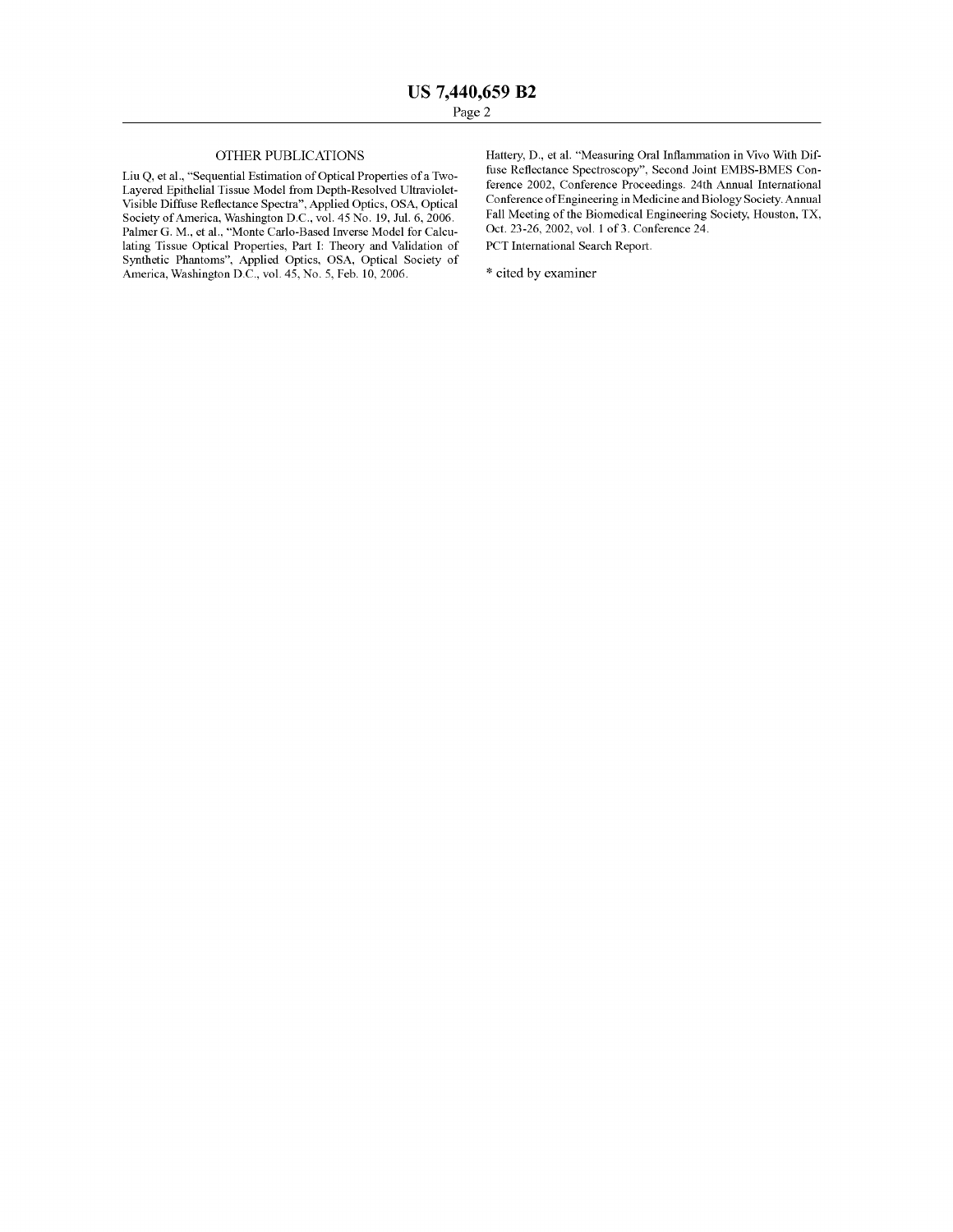

FIG. 1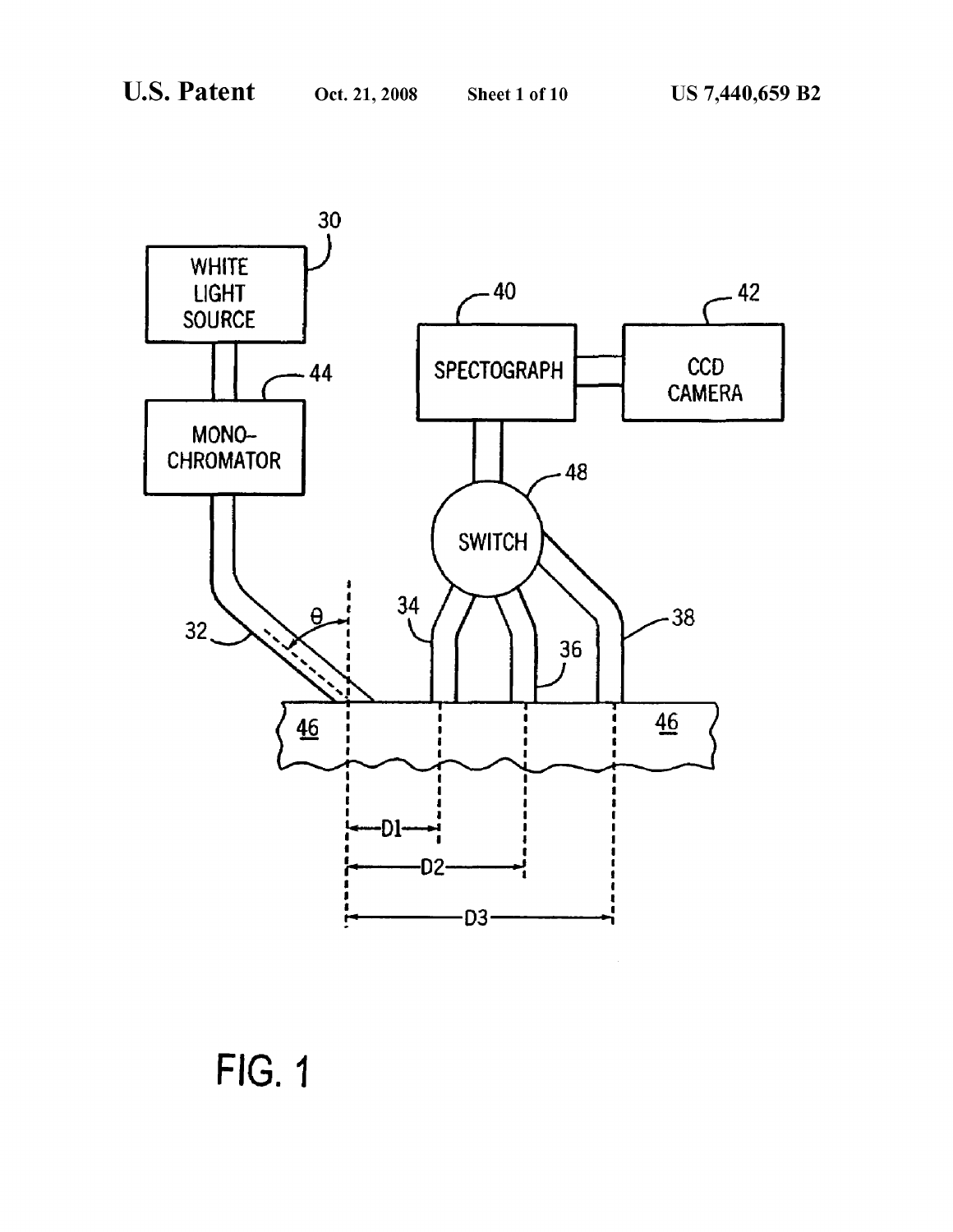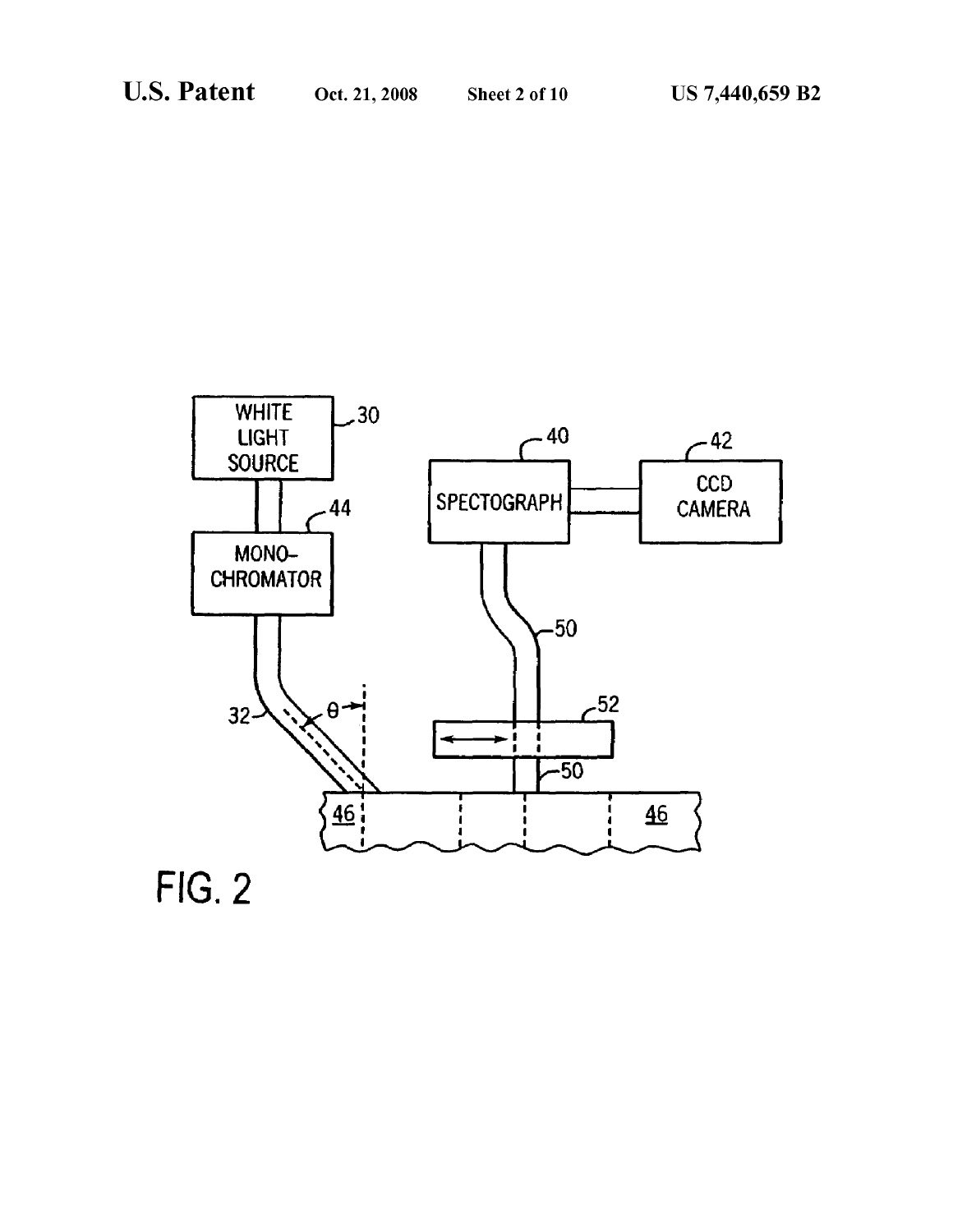

**FIG. 3**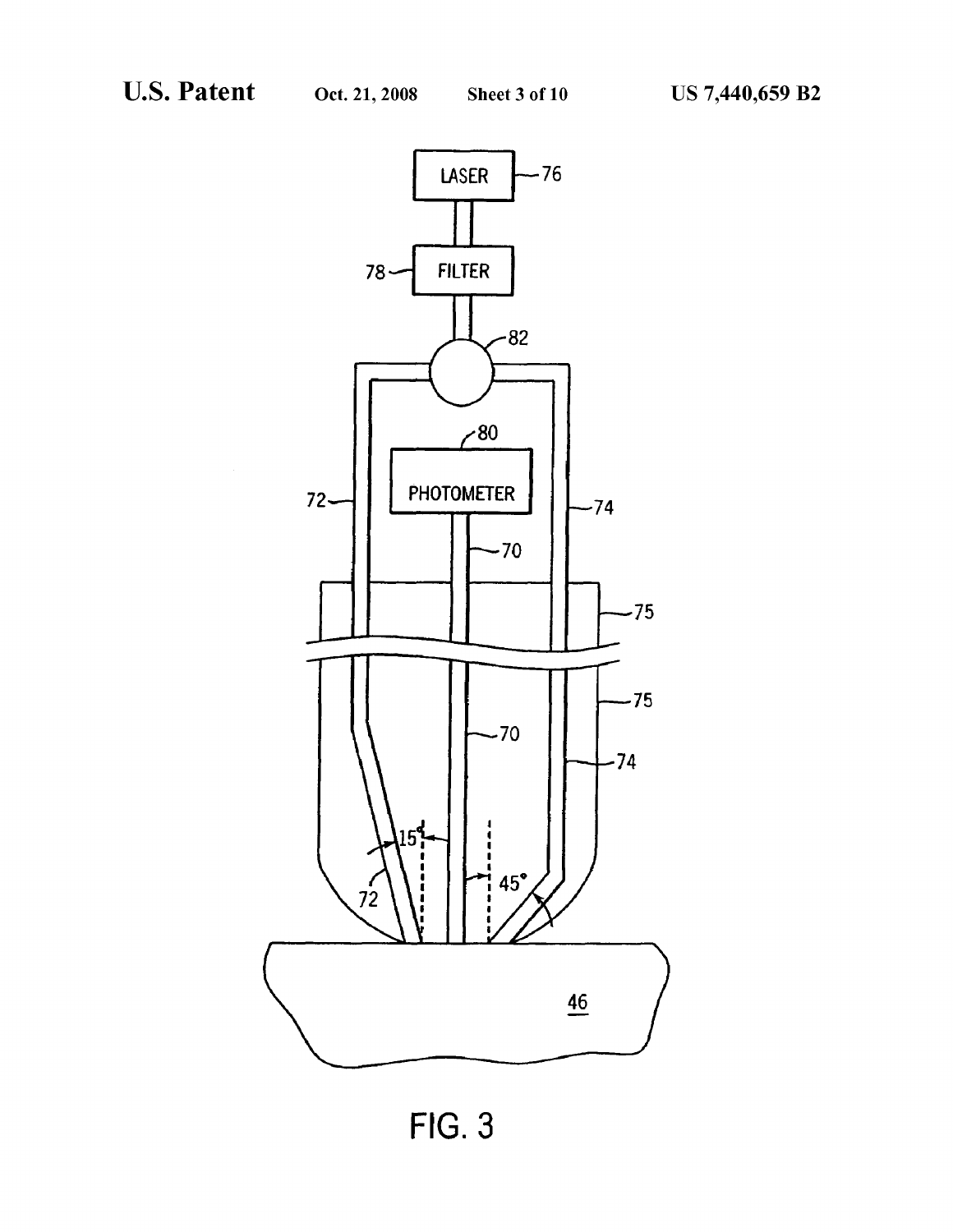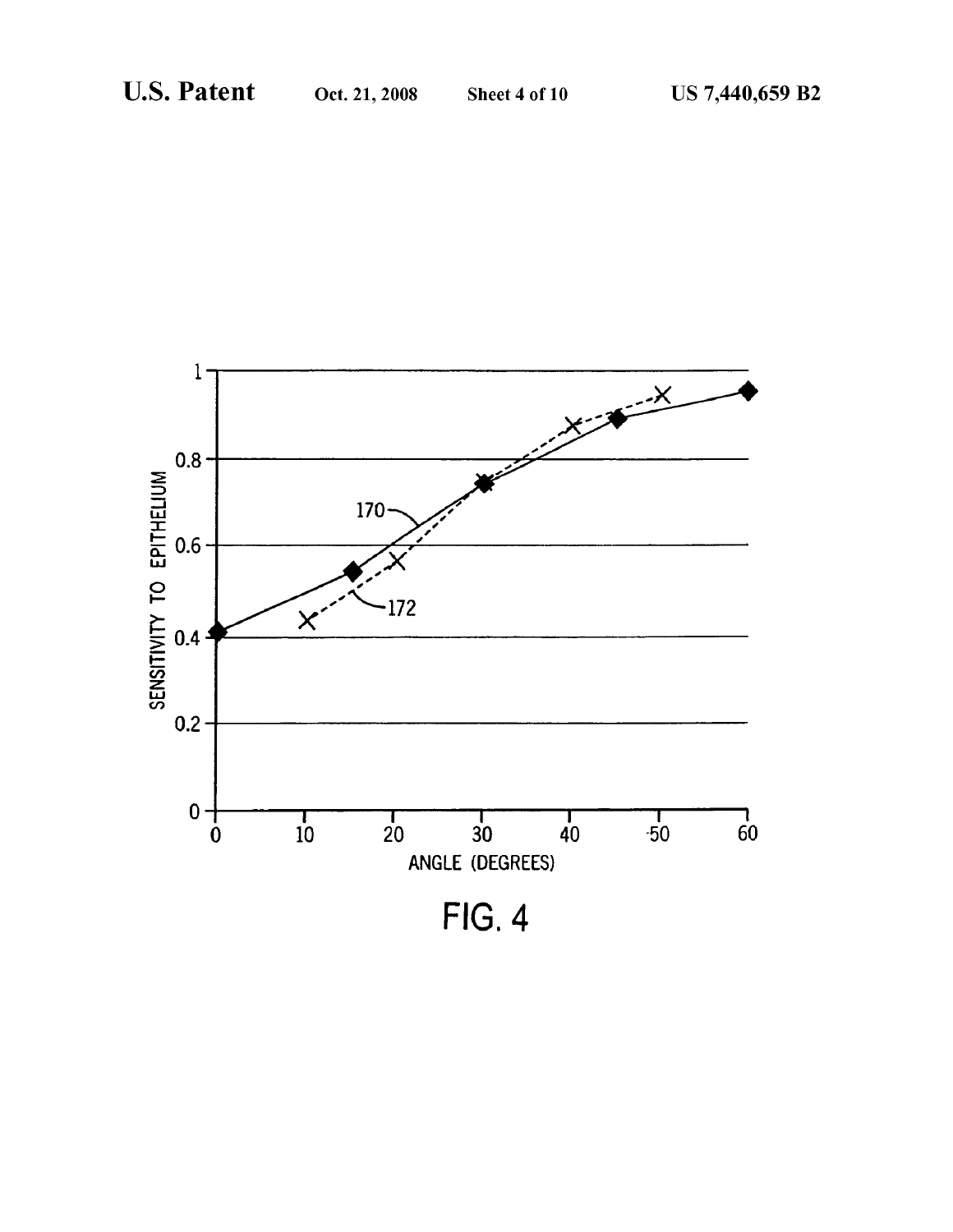

**FIG. 5**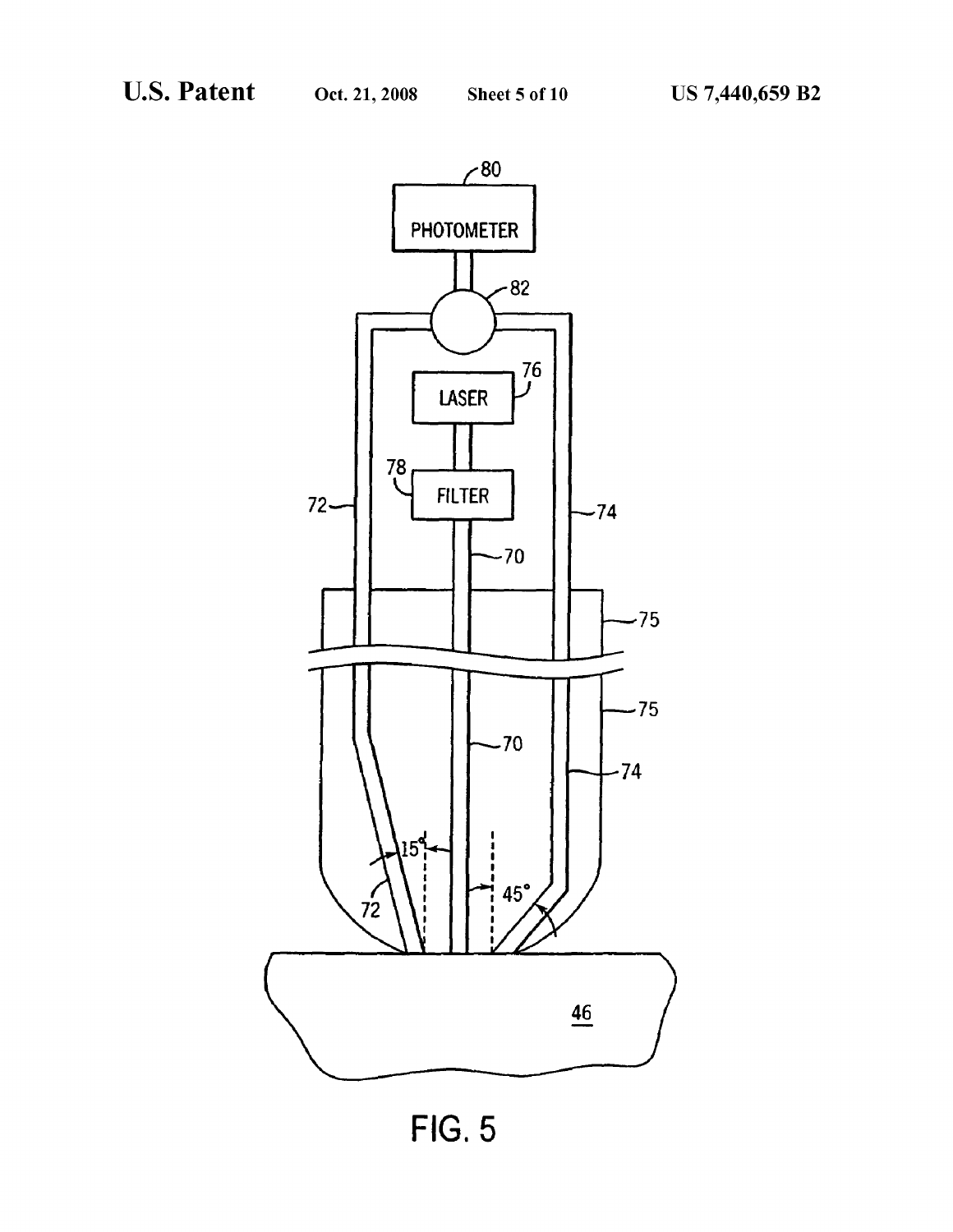

FIG. 6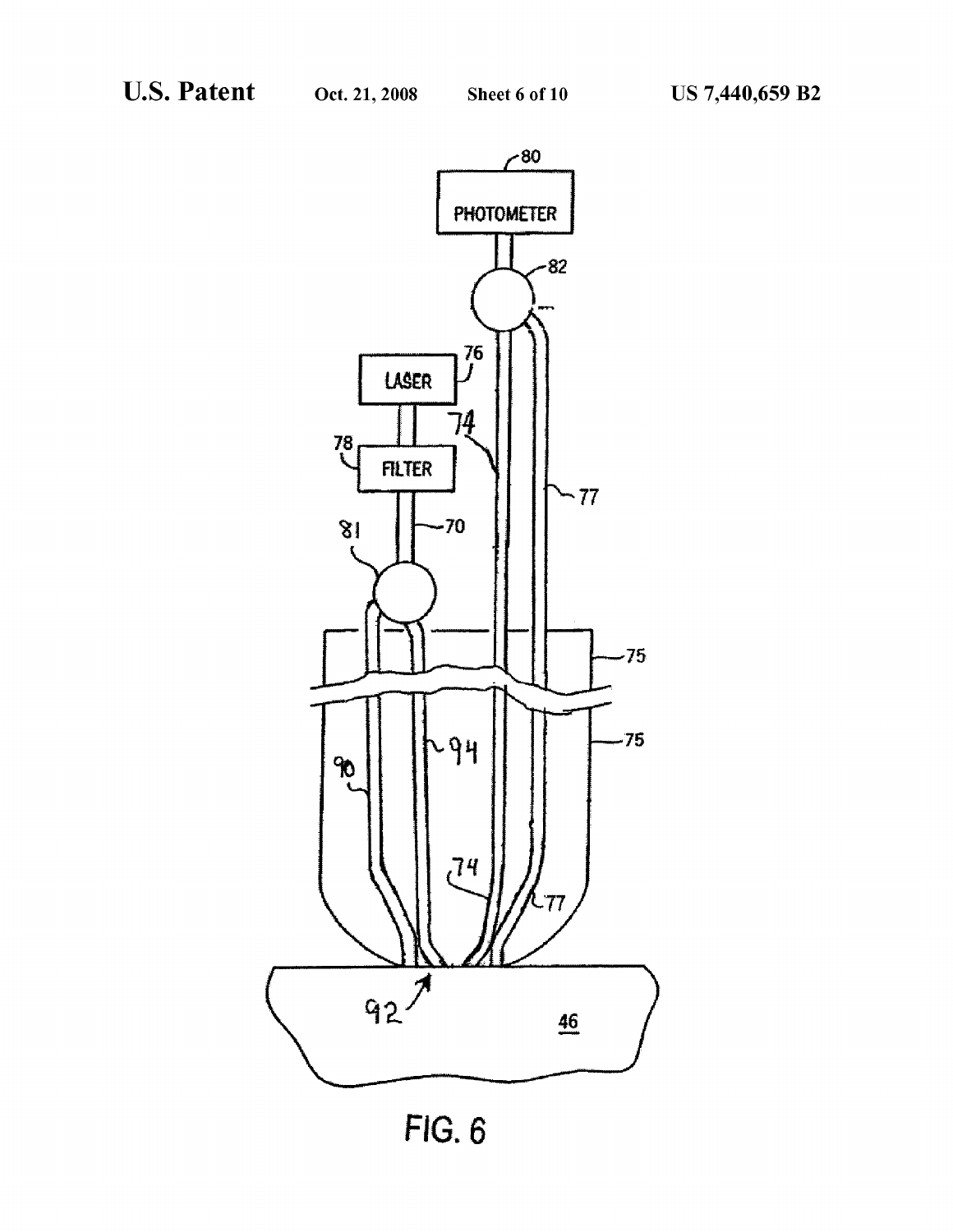





 $FIG. 8$ 

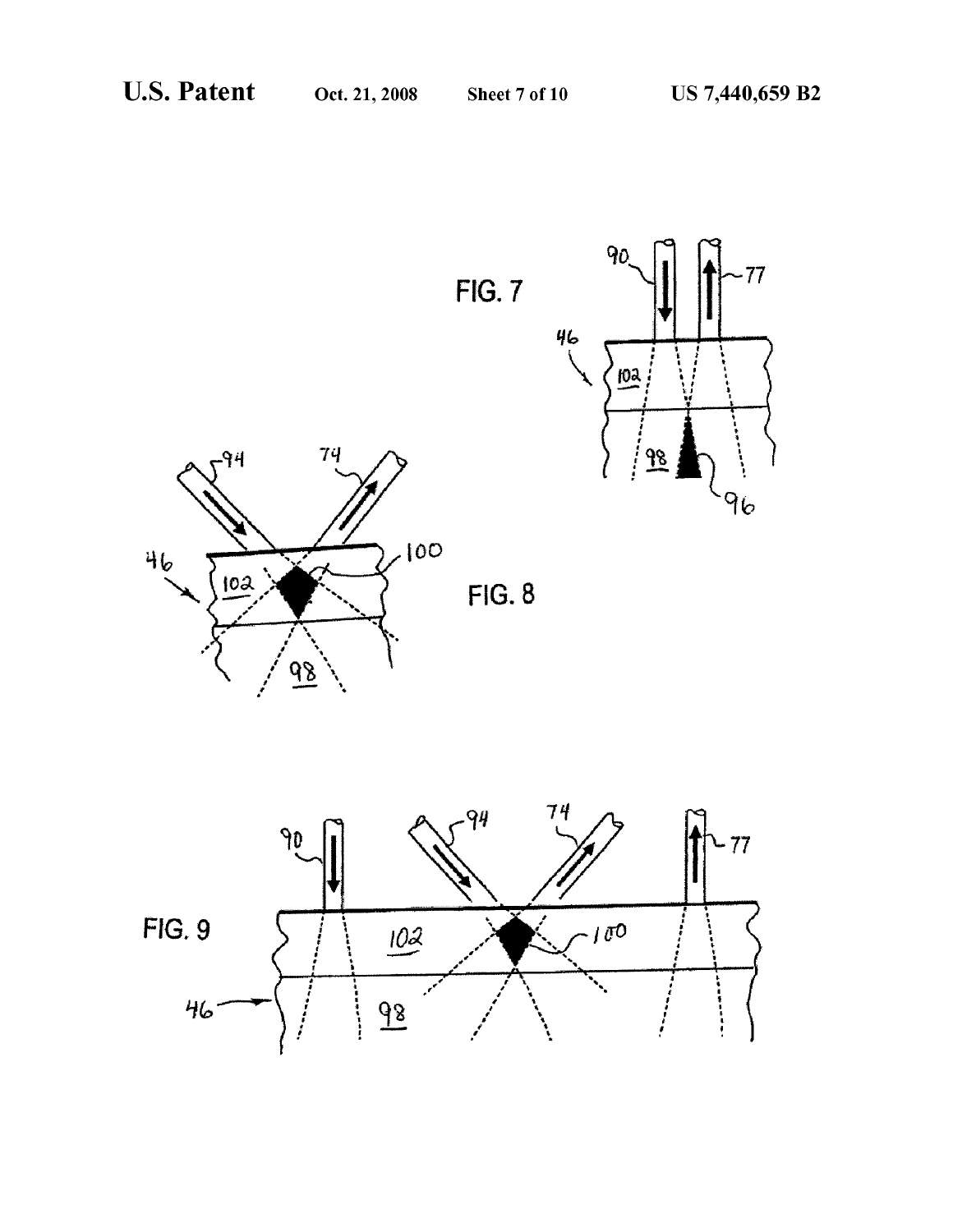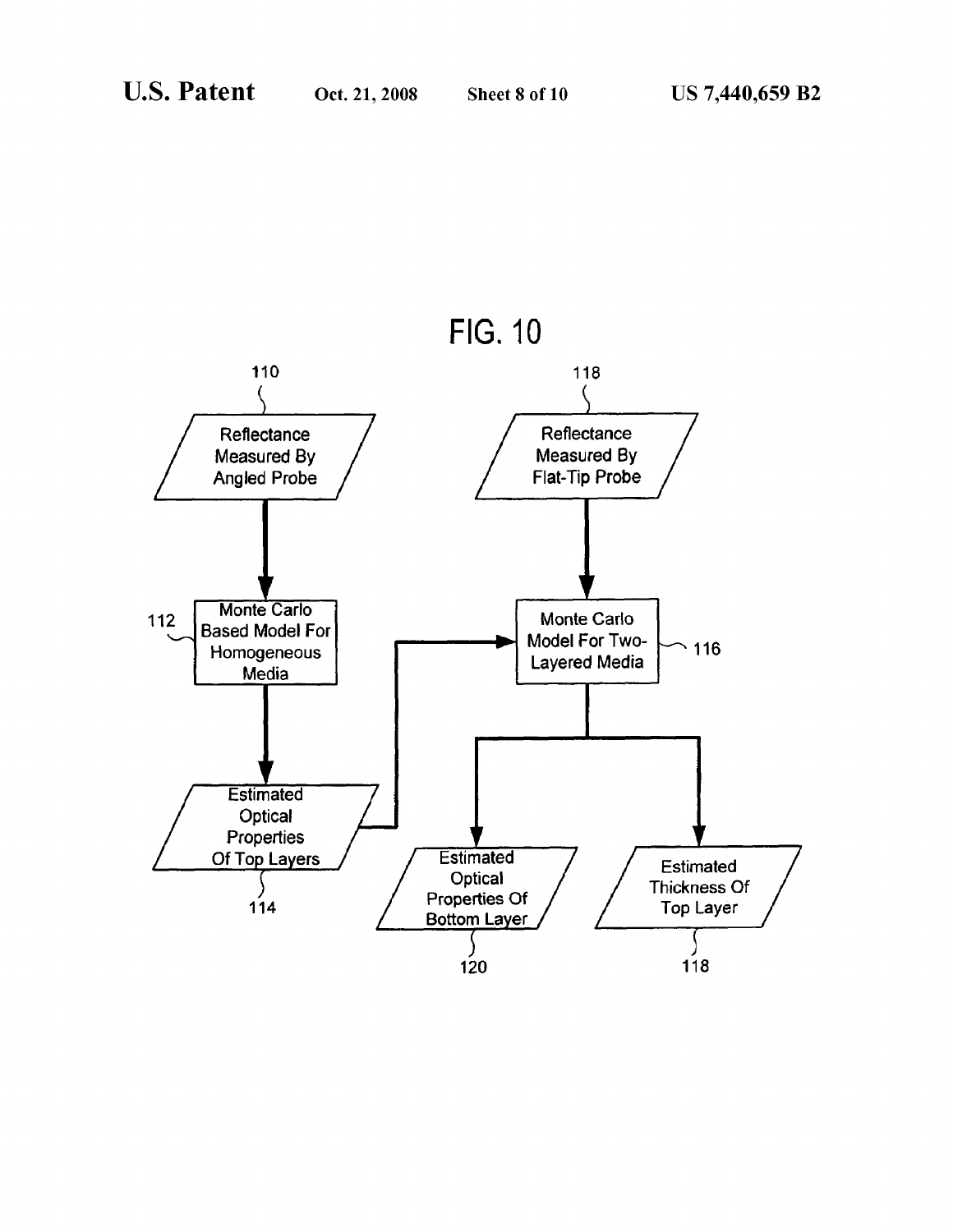

**FIG. 11**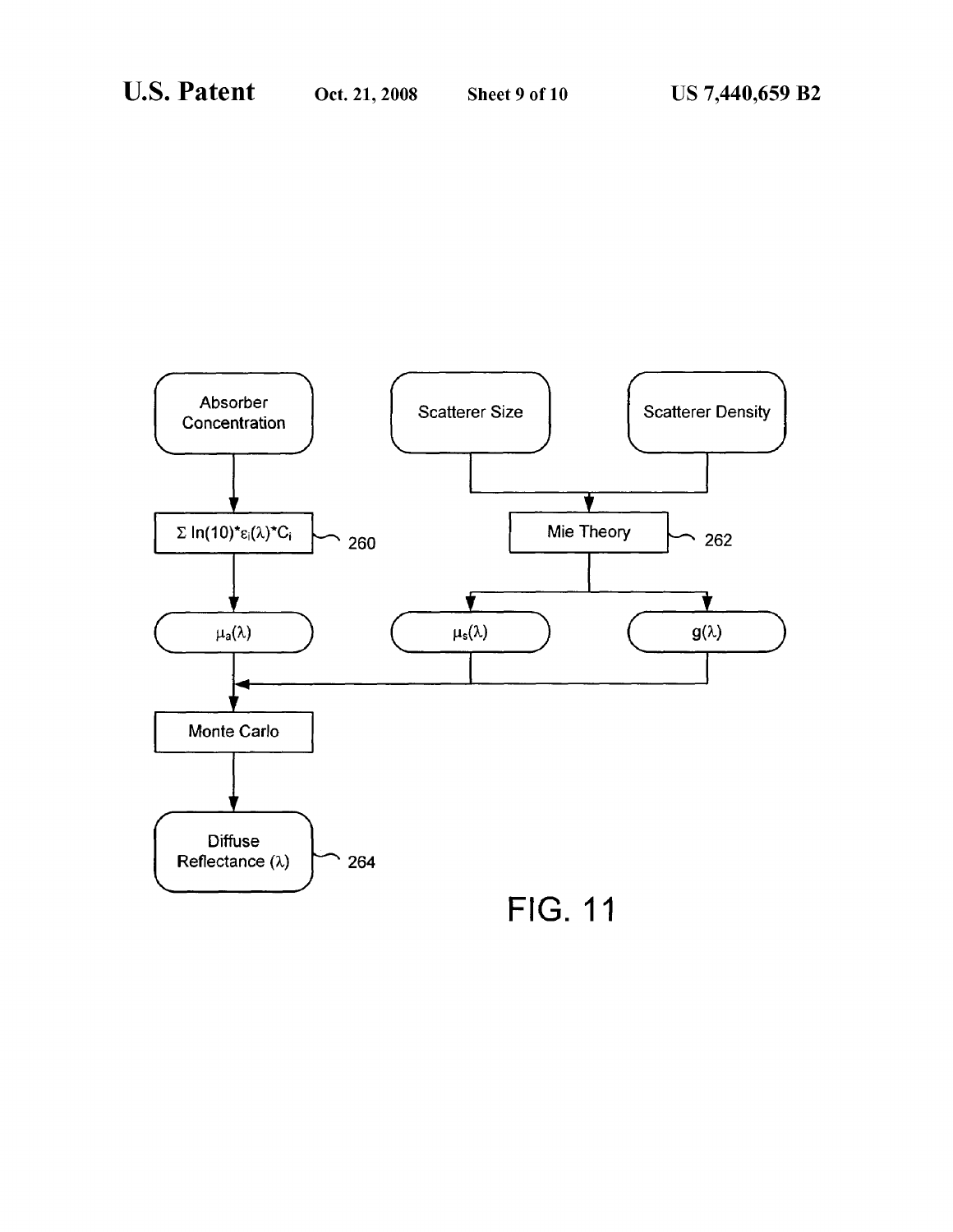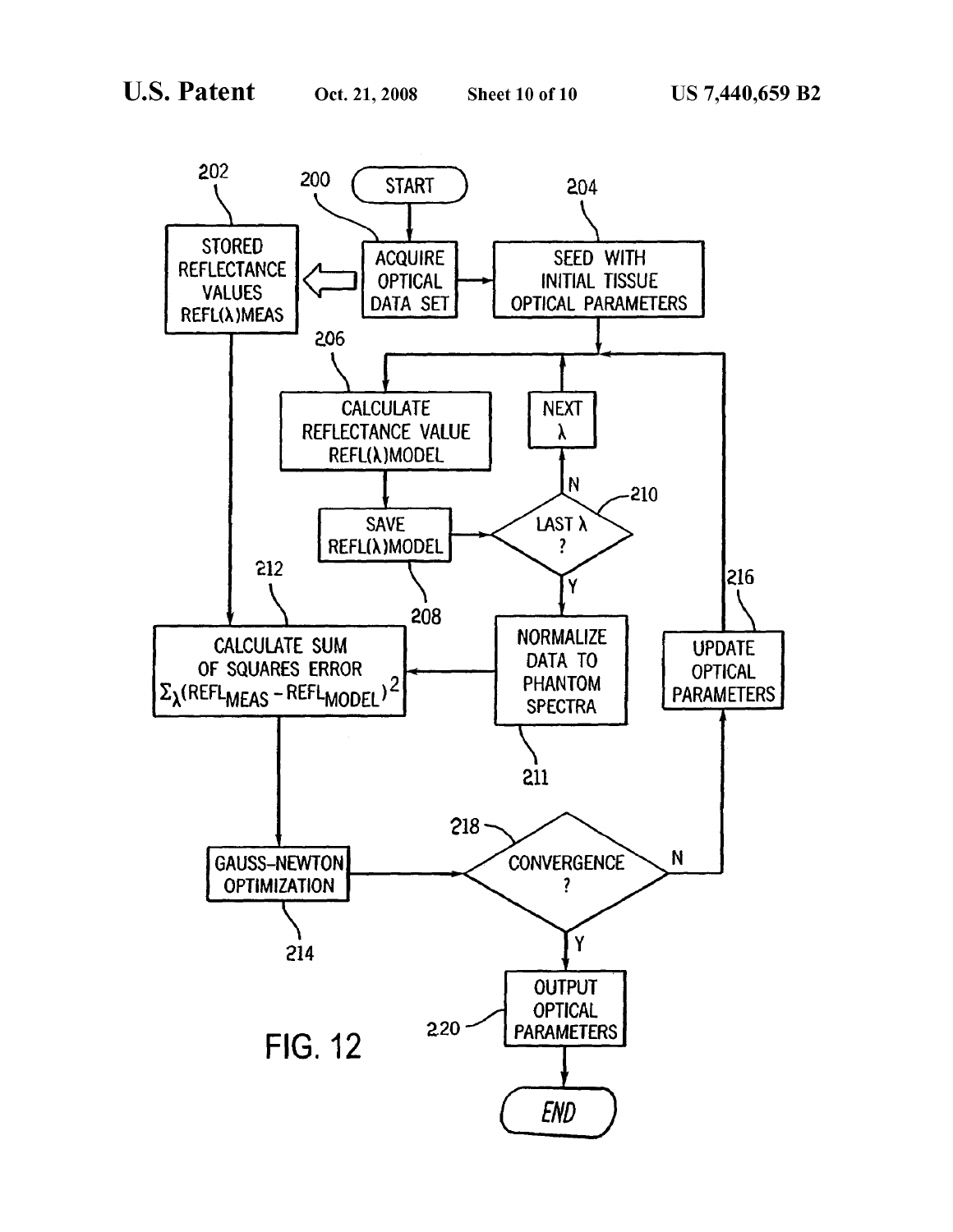# **DEPTH-RESOLVED REFLECTANCE INSTRUMENT AND METHOD FOR ITS USE**

### CROSS-REFERENCE TO RELATED APPLICATIONS

This application is based on U.S. Provisional Patent Application Ser. No. 60/777,194 filed on Feb. 27, 2006 and entitled "DEPTH-RESOLVED REFLECTANCE INSTRUMENT".

# STATEMENT REGARDING FEDERALLY SPONSORED RESEARCH

This invention was made with govermnent support under Grant No. CA082710 awarded by the National Institute of Health. The United States Government has certain rights in this invention.

### BACKGROUND OF THE INVENTION

The field of the invention is diffuse reflectance spectroscopy and imaging, and in particular, the use of optical reflectance to detect epithelial pre-cancers and cancers. A promising technique under development for squamous epithelial precancer and cancer detection is optical spectroscopy. Optical techniques offer several benefits over traditional diagnostic methods that include visual inspection (through a microscope or endoscope), followed by biopsy. Light can nondestructively interact with a large number of biological molecules intrinsically present in tissues, thus providing a wealth of biochemical and structural information related to disease progression, without the need for tissue removal. Additionally, advances in sensitive detectors and optical fibers make it possible to measure optical signals rapidly and remotely from human tissues in vivo.

There are a large number of absorbers in epithelial tissues in the ultraviolet-visible (UV-VIS) spectral range. The primary absorbers within the cells in the epithelium (top layer of the epithelial tissue) are tryptophan, reduced nicotinamide  $_{40}$ adenine dinucleotide (NADH), and flavin adenine dinucleotide (FAD). The primary absorber in the underlying stroma is hemoglobin. The primary elastic scatterers in the epithelium are cellular and subcellular components including nuclei and mitochondria, while the primary elastic scatterer in the  $\lambda$ stroma is collagen.

It has been shown that the endogenous absorption and scattering contrast in precancers and early cancers of stratified squamous epithelial tissues, such as the cervix, varies with depth. Previous microscopy studies on cervical tissue 50 slices and blocks show an increase in the contribution of NADH (source of absorption) within the epithelium, and a decrease in stromal collagen content (source of scattering) with the progression of neoplasia. Researchers have reported increased scattering in the epithelium of precancerous cervi- <sup>55</sup> cal tissues relative to that of normal tissues using confocal microscopy techniques. Moreover, there is increased blood vessel growth ( source of absorption) in the stroma with cervical neoplasia, and this has been used by physicians during colposcopy to diagnose cervical precancers.

Diffuse reflectance spectroscopy provides a measure of tissue absorption as well as scattering. Based on the findings described above, depth-dependent absorption and the scattering properties ( optical properties) of tissues extracted from diffuse reflectance spectra offer diagnostically useful infor- 65 mation for the detection of epithelial precancers and early cancers.

**2** 

A number of light transport models have been developed to compute optical properties from the diffuse reflectance spectrum measured from a homogeneous medium. However, since squamous epithelial tissues have a layered structure, the 5 use of these simplistic models can cause significant errors in the extracted optical properties. Light transport models for two-layered media can overcome the intrinsic weakness of homogeneous models of light transport.

 $_{10}$  Several research groups have extended the diffusion theory to calculate the optical properties of a two-layered medium. However, diffusion theory is not valid for highly absorbing media or for small source-detector separations, as is the case in the UV-VIS. Several other research groups have proposed models based on Monte Carlo or hybrid methods. Hayakawa et al. "Peturbation Monte Carlo Methods To Solve Inverse Photon Migration Problems In Heterogeneous Tissues," Opt. Lett. 26, 1335-1337 (2001) developed a perturbation Monte Carlo method to estimate the optical properties of a two- $_{20}$  layered medium, in which the perturbation in photon trajectories caused by a small amount of variation in the optical properties relative to baseline values was used to guide a nonlinear optimization algorithm for the estimation of optical properties. The perturbation approach is limited in that it is constrained to small changes in the optical properties (<30%) of baseline values for the scattering coefficient), and it requires that the baseline optical properties are known. Chang et al. "Analytical Model To Describe Fluorescence Spectra Of Normal And Preneoplastic Epithelial Tissue: Comparison With Monte Carlo Simulations And Clinical Measurements," J. Biomed. Opt. 9, 511-522 (2004) proposed an analytical two-layered model to describe fluorescence spectra from epithelial tissues measured with a specific probe geometry, in which a single large fiber is used for both light excitation 35 delivery and fluorescence emission collection. By assuming a low scattering epithelium and a highly scattering stroma, as well as one-dimensional light propagation, Beer's law was used to characterize light propagation in the epithelium while the diffusion theory was used to model light transport in the stroma. The analytical form of the model enables fast forward computation of fluorescence emission spectra. However, the presumed probe geometry and limited applicable range of tissue optical properties in each layer limits the utility of this model. Another disadvantage of previously published twolayer models in general is that they contain more free parameters compared to homogeneous models of light transport. The large number of unknowns can dramatically increase the computational time and or even cause the inversion unable to converge.

Fawzi et al. "Determination Of The Optical Properties Of A Two-Layer Tissue Model By Detecting Photons Migrating At Progressively Increasing Depths," Appl. Opt. 42, 6398-6411 (2003) proposed an alternate sequential estimation approach for the determination of optical properties of a two-layered medium. In this approach, a flat-tip probe with a series of small source-detector separations was first used to measure spatially resolved reflectance from the top layer (thickness 5 mm), and a multivariate calibration model was used to extract the top layer optical properties. Then a flat-tip probe with a 60 series oflarge source-detector separations was used to measure the phase delay and amplitude from both layers (using a frequency domain technique), and the data were fitted to a two layered frequency-domain diffusion model with the estimated top layer optical properties as known inputs. However, since this methodology is based on diffusion theory, it is not appropriate for use in the UV-VIS spectral range and or for small source-detector separations.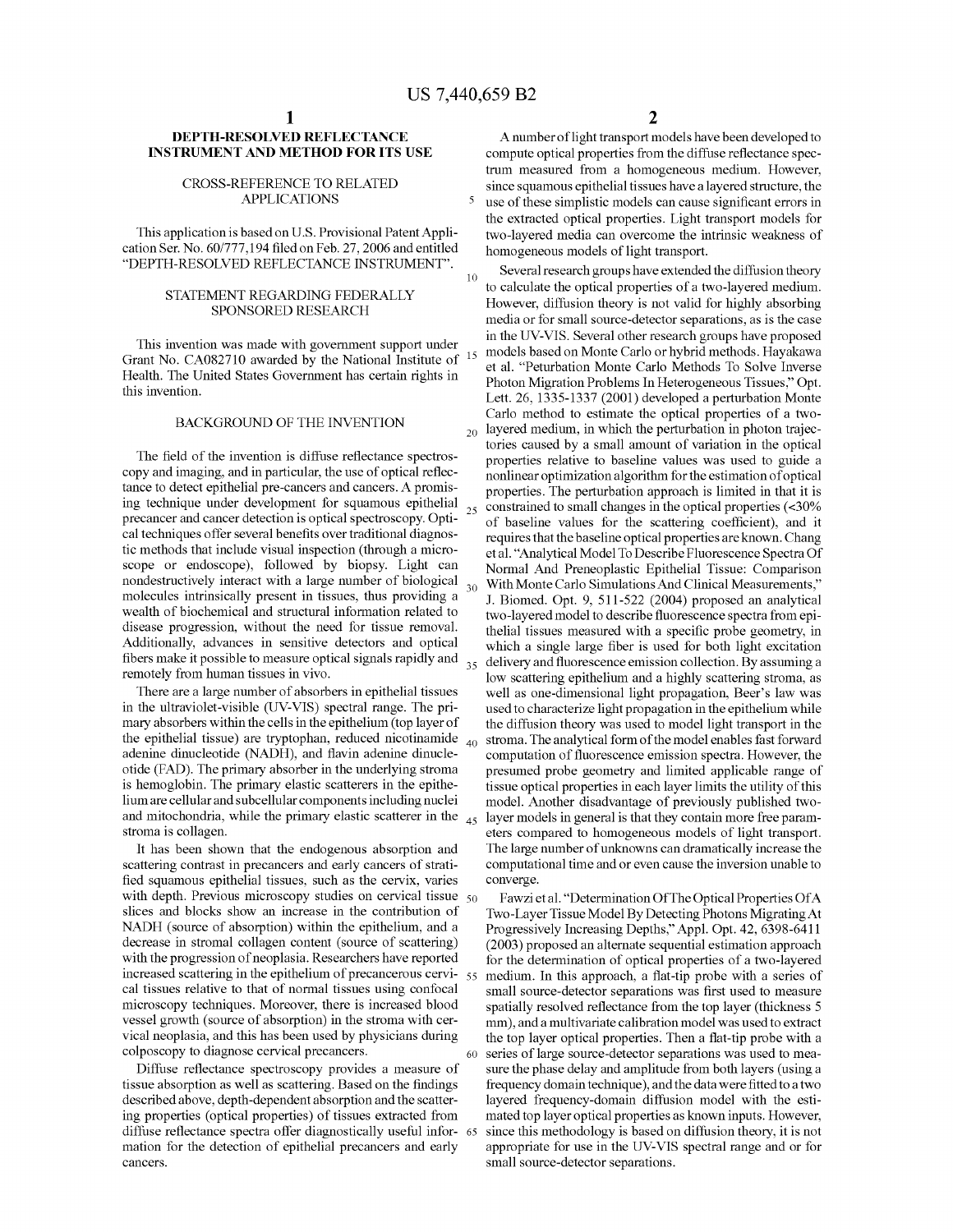# SUMMARY OF THE INVENTION

The present invention employs a reflectance instrument and method to characterize the depth dependent reflectance from a target (e.g., pre-cancer or cancer) in a turbid medium 5 (e.g., epithelial tissue). More specifically, the reflectance instrument enables optical properties measurement of a two layered medium in the UV-VIS spectral range to be made separately for each layer, and a first Monte Carlo-based light transport model for a homogeneous medium is used to cal- 10 culate from these measurements the optical properties of the top layer, and a second Monte Carlo model for a two-layered medium is used to calculate the optical properties of the deeper layer and the thickness of the upper layer.

One aspect of the invention is to provide an instrument 15 which enables the measurement of reflectance from targets at various depths below the surface of a turbid medium such as tissue. This depth-profiling instrument is adaptable to current endoscopic optical imaging systems without significantly increasing their complexity or cost.

Another aspect of the present invention is a method for calculating the optical properties of a two-layer turbid medium which takes advantage of the instrument's ability to resolve the tissue layer from which measurements are made. The measurements from the top layer are used with the first 25 Monte Carlo model to calculate the optical properties of the top layer, and then those calculated properties are used with measurements from the deeper layer to calculate the optical properties of the deeper layer and the thickness of the top layer using the second Monte Carlo model.

A general object of the invention is to measure the optical properties of a two layer turbid medium such as epithelial tissues. These measured optical properties can in tum be used in detecting and diagnosing cancer.

The foregoing and other objects and advantages of the 35 invention will appear from the following description. In the description, reference is made to the accompanying drawings, which form a part hereof, and in which there is shown by way of illustration a preferred embodiment of the invention. Such embodiment does not necessarily represent the full 40 scope of the invention, however, and reference is made therefore to the claims and herein for interpreting the scope of the

### BRIEF DESCRIPTION OF THE DRAWINGS

FIG. **1** is a pictorial representation of a reflectance instrument which employs a preferred embodiment of the present invention;

FIG. **2** is a pictorial representation of a reflectance instrument which employs a second preferred embodiment of the present invention; and

FIG. **3** is a pictorial representation of a reflectance instrument which employs a third preferred embodiment of the present invention;

FIG. **4** is a graph indicating the depth sensitivity of the instruments in FIGS. **1-3** as a function of illumination or detection angles;

FIG. **5** is yet another preferred embodiment of a reflectance instrument that employs the present invention;

FIG. **6** is a pictorial representation of a reflectance instrument that is employed with the preferred processing method according to the present invention;

FIGS. **7, 8 and 9** are pictorial representations of the examination regions produced by the instrument of FIG. **6;** 

FIG. **10** is a flow chart of the steps in a method for calculating optical properties of two tissue layers;

FIG. **11** is a flow chart of a Monte Carlo technique that models a single layer of tissue; and

FIG. **12** is a flow chart of an iterative method for using the model of FIG. **11.** 

## DESCRIPTION OF THE PREFERRED EMBODIMENTS

FIG. **1** shows one preferred embodiment of an instrument, which employs the present invention. The primary components are: a filtered white light source **30,** an illuminating optical fiber bundle **32,** collection optical fiber bundles **34, 36**  and **38** and a spectrograph **40** and a detector in the form of a charged couple device (CCD) camera **42.** Light emanating from the white light source **30** contains a full spectrum, and a monochromator **44** allows only the light at a selected wavelength to pass through to the illumination bundle **32.** The illumination bundle **32** consists of multiple optical fibers, each with the same diameter  $(200 \,\mu m)$ . The illumination light <sup>20</sup> is delivered to the surface of tissue **46** at an incidence angle  $\theta$ from perpendicular. In the preferred embodiment this angle may be set from 0 to 45.

The collection bundles **34, 36 and 38** are disposed in a line and are placed at different distances from the illumination bundle **32.** In the preferred embodiment the collection bundles are spaced at 200 µm center-to-center distances. The collection bundles **34, 36 and 38** are aligned in the direction of the tilted illuminating bundle **32** such that the tissue beneath them is illuminated. The light collected by the collection fibers **34, 36 and 38** is sent to an optical switch **48** which selects the light from one bundle at a time. Measurements of the reflectance at each of the three collection distances  $D_1, D_2$ and  $D_3$  can thus be made in succession by operating the switch **48** and capturing the light. The light collected by the series of collection fibers **34, 36 and 38** is equivalent to light collected at variable aperture sizes. The incident angle  $\theta$  is also changed to collect light from different depths beneath the tissue surface.

Another embodiment of an instrument is shown in FIG. **2.**  This instrument is similar to that described above and shown in FIG. **1** except a single optical fiber collection bundle **50** is employed. No optical switch is therefore needed, but the invention.<br>single collection bundle **50** is moved to different locations on invention. 45 the surface of tissue **46** by a motorized, high resolution translation stage indicated at **52.** With this instrument a series of measurements are made with the collection bundle **50** positioned at a corresponding series of locations extending along a path directed away from the illumination bundle **32.** These measurements are thus made at a series of different apertures. The incident angle  $\theta$  is also changed to collect light from different depths beneath the tissue surface.

> In a third embodiment of the instrument depicted in FIG. **3,**  a plurality of illuminating fibers and a single collection fiber 55 are employed. A central collection fiber **70** is fixed perpendicularly to the tissue surface **46,** and a pair of illumination fibers **72-74** are disposed on opposite sides of the collection fiber **70.** The illumination fibers **72** and **74** are fixed at incidence angles of 15° and 45° respectively with respect to an 60 axis perpendicular to the tissue surface and they are spaced 450 µm from the collection fiber **70.** All the fibers have a core diameter of 200 µm and a numerical aperture (NA) of 0.22.

> The illumination fibers **72 and 74** are coupled to an argonion laser **76** which provides a maximum power of 0.19 W at 65 351 nm. This output power is attenuated to 1.90 mW by an adjustable aperture and a neutral-density filter **78** before being coupled to the illumination fibers **72** and **74** through a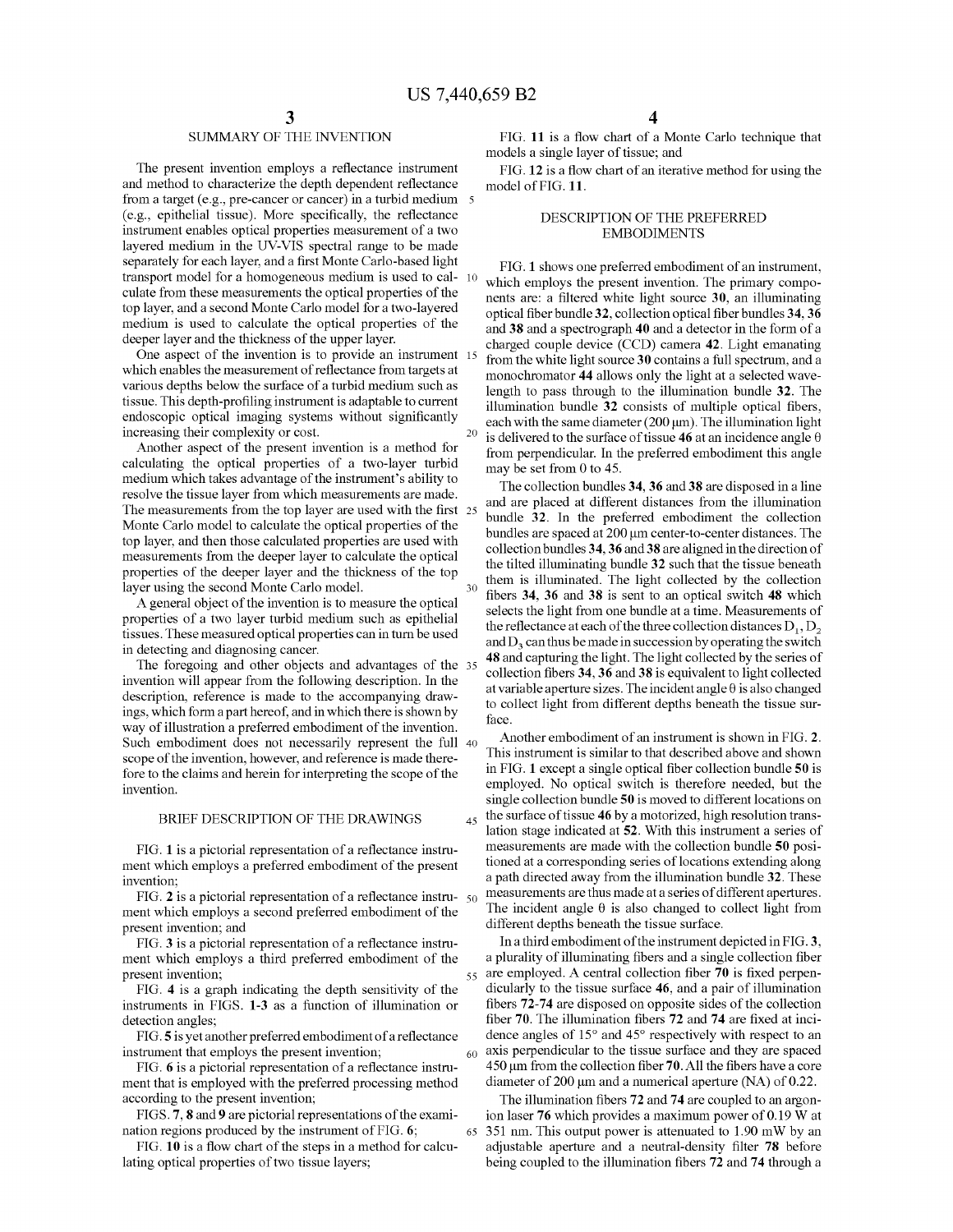switch **82**. The actual output power as measured is 650 µW for the 15° illumination fiber **72** and 300 µW for the 45° illumination fiber **74.** 

Whereas in the first two embodiments the means for changing the angle of incidence  $(\theta)$  of the illumination fiber is a 5 mechanism for moving the illumination fiber to the prescribed angle, in the third embodiment the means for changing the angle  $(\theta)$  is a switch **82**. The switch **82** controls which illumination fiber **72 and 74** is energized and hence whether the illumination angle 8 is 15° or 45°. 10 nation optical fibers **90** and **74** and collection fibers **74 and 77** 

The collection fiber **70** is coupled to the detection module in a photometer **80.** The photometer **70** includes a double emission scanning monochromator and a photomultiplier tube.

The above embodiments can be modified such that the 15 detector optical fiber is oriented at different collection angles a region **100** located in a top layer **102** of the tissues **46.** The  $(0)$ . This can be done in place of different illumination incidence angles or in addition thereto. As shown in FIG. **4,** the change in depth of fluorescence sensitivity as a function of changes in illumination incidence angle is indicated by solid line **170.** The corresponding relationship of detection angle to fluorescence depth sensitivity is indicated by dashed line **172**  and it can be seen that the relationships are substantially the same. A similar result occurs with reflectance sensitivity.

Any of the above-described instruments can be changed to 25 enable detection at different angles rather than illumination at different angles. The illumination device and the detection device need only be switched. Referring to FIG. **5,** for example, the optical switch **82** can be connected to the input of the fluorophotometer **80** and the optical fiber **70** connected to the output of filter **78.** This results in a single illumination fiber **70** and a pair of detector fibers **72** and **7 4** that enable the detection angle  $(\theta)$  to be switched to either 15° or 45°.

While all three of the above described fluorescence instruments can be used to acquire reflectance data at varying 35 first step as indicated by input block **110** is to make measuredepths below a tissue surface, it should be apparent that the embodiment of FIG. **3** is particularly applicable to endoscopic applications because there are no moving parts. In an endoscopic application the two illumination fibers **72** and **74**  and the collection fiber **70** are part of an endoscope **75** and 40 reflected light to produce an optical data set that indicates they extend from the instrumentation to the distal end of the endoscope **75.** They are molded into the fixed, relative positions shown in FIG. **3** at the distal end of the endoscope **75. In**  use, this distal end is guided to the tissue of interest and pressed against the tissue surface.

Referring particularly to FIG. **6,** yet another preferred embodiment of the reflectance instrument is designed for use with a method in which reflectance data is obtained separately from a top tissue layer and a deeper tissue layer. It includes a laser **76** and a filter **78** as described above for producing 0.19 watts ata wavelengthof351 nm on optical fiber70.Anoptical switch **81** is operable to direct this light to an optical fiber **90**  that extends along the length of a probe **75** and terminates at the probe's distal end **92** that rests against the tissues **46** to be examined. The distal end of the fiber **90** is polished flat and 55 directs the light into the tissue **46** at an angle substantially perpendicular to its surface. As will be explained below, light is applied through optical fiber **90** when deeper layers of tissue are to be examined.

A second optical fiber **94** also connects to an output on 60 optical switch **81,** and the distal end of this fiber **94** is angled to convey light into the tissue **46** at an angle of 45° with respect to the tissue surface. As will be explained below, this optical fiber **94** is used when the optical properties of the top layer of tissues is to be examined.

Light which is reflected from within the tissue **46** is picked up by optical fibers **74** and **77** and conveyed to the input of **6** 

optical switch **82.** The switch **82** is operated to couple the light from either the optical fiber **74** or the optical fiber **77** to a photomultiplier **80.** The photomultiplier is constructed as described above to detect reflectance from beneath the surface of the tissue **46.** The distal end of the optical fiber **74** is disposed at an angle of 45° with respect to the surface of the tissue **46** and the distal end of fiber **77** is polished flat to orient the axis of the fiber **77** perpendicular to the tissue surface.

Referring to FIGS. **7-9,** the acceptance cones of the illumiare shown and the arrows indicate light direction. As shown in FIG. **7,** the illumination and detection cones of the perpendicular fibers **77** and **90** overlap in a region **96** in a deeper layer **98** of the tissues **46.As** shown in FIG. **8,** the illumination and detection cones of the angled fibers **94** and **74** overlap in complementary attributes of these two probe geometries make them ideally suited to selectively detect diffuse reflectance from the two distinct sublayers of epithelial tissues. The angled probe can be used to detect diffuse reflectance from the superficial epithelial layer, while the flat-tip probe geometry can be used to detect diffuse reflectance primarily from the bottom stromal layer. It should be apparent that the angle of the optical fibers **94** and **74** and the distance between the 25 flat-tip probes **90** and **77** can be changed as a function of the thickness of the superficial epithelial layers being examined.

The instrument in FIG. **6** may be employed with a procedure which measures the diffuse reflectance spectra from the top tissue layer **102** and the deeper tissue layer **98.** From these measurements a method such as that now to be described extracts the absorption coefficients  $\mu_a$  from both layers, the scattering coefficients  $\mu$ , from both layers and calculates the thickness of the top layer **102.** 

The steps in this procedure are shown in FIG. **10,** and the ments of the diffuse reflectance spectra using the angled fiber optic probes **94** and **74.** This measurement is made by scanning the applied light over a range of wavelengths (e.g.,  $\lambda$ =360 nm to 660 nm) and measuring the intensity of the diffuse reflectance intensity as a function of wavelength  $\lambda$  in the upper layer **102.** 

This upper layer optical data set is input to a Monte Carlo based process for extracting the scattering coefficient  $\mu_s$  and 45 the absorption coefficient  $\mu_a$  for the upper layer as indicated at process block **112.** This Monte Carlo based process is described in detail in co-pending U.S. patent application Ser. No. 11/119,865, filed on May 2, 2005 and entitled "Method For Extraction Of Optical Properties From Diffuse Reflectance Spectra". The disclosure in this co-pending application is incorporated herein by reference.

The forward Monte Carlo model refers to the model that relates the physiological and structural properties of the tissue to its measured diffuse reflectance. Referring to FIG. **11,** the model has two sets of inputs, which are used to determine the absorption and scattering coefficients, respectively. Beer's law indicated at 260 is used to model absorption. The concentration  $(C_i)$  of each chromophore (a free optical parameter) and the corresponding wavelength dependent extinction coefficient  $(\epsilon_i(\lambda))$  (a fixed optical parameter) are used to determine the wavelength dependent absorption coefficient  $(\mu_{\alpha}(\lambda))$ , according to the relationship given by Beer's law,  $\mu_{a}(\lambda)=\Sigma \ln(10)\epsilon_{i}(\lambda)C_{i}$ . The Mie theory for spherical particles described by C. F. Bohren et al *Absorption and scattering of*  65 *light by small particles* 1983, New York: Wiley. xiv is used to model scattering as indicated at 262. The scatterer size and density (free optical parameters) and the refractive index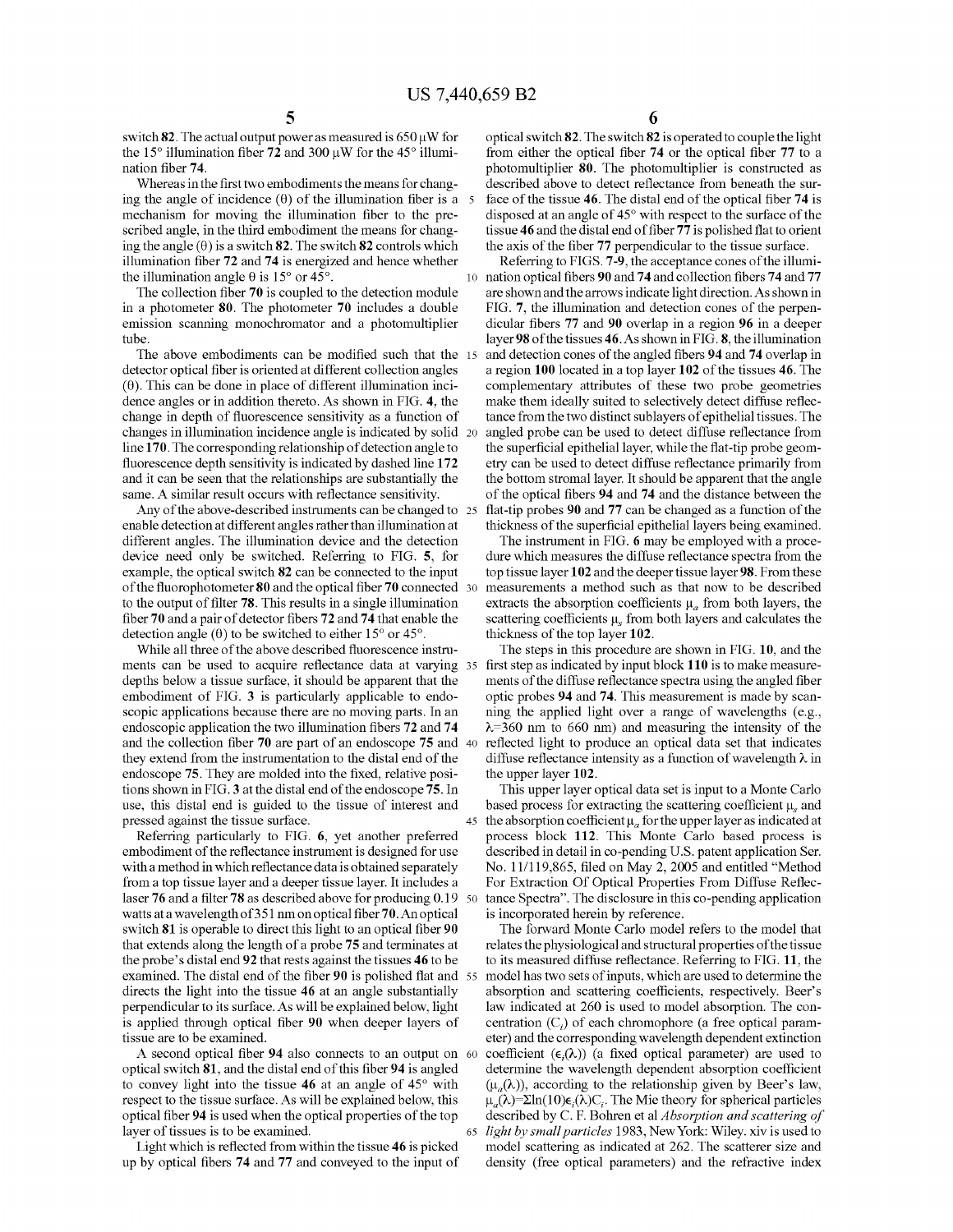being fixed according to known values for phantoms, and expected values for tissue are used to determine the scattering coefficient ( $\mu_s(\lambda)$ ), and the anisotropy factor ( $g(\lambda)$ ) at a given wavelength.

The calculated optical properties  $(\mu_a(\lambda), \mu_s(\lambda))$  and  $g(\lambda)$ ) of the tissue can then be input into a Monte Carlo model of light transport to obtain the "modeled" diffuse reflectance for a given wavelength as indicated at **264.** The software used for this purpose was adapted from that described by Wang et al.<br>"MCML—Monte Carlo modeling of light transport in multilayered tissues," Compute Methods Programs Biomed 47, 131 (1995). Note that a Monte Carlo simulation would be required for each unique set of optical properties, thus making this step of the forward model computationally prohibitive.  $_{15}$ To increase the efficiency of this step a scaling approach such as that described by Graaff et al. "Condensed Monte Carlo simulations for the description of light transport [biological tissue]," Appl Opt 32,426 (1993) may be employed so that a single Monte Carlo simulation can be run and the output can 20 be scaled to any set of optical properties. The method consists of running a single simulation for a given set of absorption  $(\mu_{a,sim})$  and scattering coefficients  $(\mu_{s,sim})$ , and recording the exit weight *(W<sub>exit.sim</sub>)*, net distance traveled  $(r_{t,sim})$ , and total number of interactions for each photon  $(N)$  that exits the <sup>25</sup> tissue surface. The scaling method then uses these stored parameters to calculate the new exit weight (W<sub>exit.new</sub>) according to Equation (1) and the net distance traveled ( $r_{t,new}$ ) according to Equation (2) for a given photon in the same simulation, but with new tissue absorption  $(\mu_{a,new})$  and scattering coefficients ( $\mu_{s,new}$ ). The scaling relationships, taken from Graaff et al., are given below.

$$
W_{extiprew} = W_{extip, sim} \left( \frac{\mu_{s, new}}{\mu_{s, new} + \mu_{a, new}} * \frac{\mu_{s, sim} + \mu_{a, sim}}{\mu_{s, sim}} \right)^{N}
$$
 (1)

$$
r_{t,new} = r_{t,sim} \left( \frac{\mu_{s,sim} + \mu_{a,sim}}{\mu_{s,new} + \mu_{a,new}} \right)
$$
 (2)

To further simplify the scaling process, it is assumed that for a given value of the reduced scattering coefficient,  $\mu_s = \mu_s \times$ (1-g), the diffuse reflectance is the same for any value of  $\mu_s$ and g that generate the same  $\mu_s$ . This has been shown to be valid over the range of g values present in human tissue, i.e., for g values greater than 0.8. Using this similarity relation, and the scaling procedure outlined above, only a single Monte Carlo simulation needs to be run to determine the output diffuse reflectance of a Monte Carlo simulation for any set of optical properties.

The Henyey-Greenstein phase function is used in the single Monte Carlo simulation. The parameters of the single Monte Carlo simulation are as follows: number of photons: 40 million;  $\mu_s$ : 150 cm<sup>-1</sup>;  $\mu_a$ : 0 cm<sup>-1</sup>; g: 0.8; model dimensions: 2 cm (radius)x2 cm (depth); refractive indices: 1.33 (medium for phantoms); 1.36 (medium for tissue); and 1.452 (fiber-optic probe above medium in both cases).

A method of convolution is used to integrate over the 60 illumination and collection fibers in order to determine the probability that a photon, traveling a fixed distance, would be collected for a given probe geometry. This takes advantage of the spatial and rotational invariance present in a homogeneous medium. For a pair of illumination and collection fibers, the probability of collection ofa photon with a distance  $r_t$  between the points of entering and leaving is given by:

**8** 

$$
\frac{1}{\pi^{2}r_{i}^{2}} \int_{\max(-r_{i}, s-r_{i}-r_{c})}^{\min(r_{i}, s-r_{i}-r_{c})} (s-x)
$$
\n
$$
\cos^{-1}\left(\frac{s^{2}+(s-x)^{2}-r_{i}^{2}}{2(s-x)s}\right) \cos^{-1}\left(\frac{r_{i}^{2}+(s-x)^{2}-r_{i}^{2}}{2(s-x)r_{i}}\right) dx
$$
\n(3)

 $r<sub>10</sub>$  where r, is the radius of the illumination fiber, r<sub>c</sub> is the radius of the collection fiber, sis the separation between the centers of the illumination and collection fibers, and  $x$  is the spatial variable over which the integral is taken. This equation is numerically integrated. To adapt this for the fiber bundle in the probe, the common end of the fiber bundle is imaged, and the centers of each illumination and collection fiber in the bundle is determined. Then the probe geometry is integrated pair-wise (for each illumination-collection fiber pair) to determine the total probability of collection.

As indicated at process block **204,** the next step is to input a best estimate of tissue optical properties. These values will depend, of course, on the tissues being measured and the particular instrument being used. The optical parameters include "free" parameters such as absorber concentration, scatterer size and scatterer density. Optical parameters also includes "fixed" parameters such as excitation coefficient of the absorber and the refractive index of the scatterer and surrounding medium for each measurement wavelength  $(\lambda)$ . For each measurement wavelength  $(\lambda)$  a reflectance value Refl  $(\lambda)_{model}$  is calculated and stored at process block 208. When the value for the last wavelength  $(\lambda)$  is calculated as determined at decision block **210,** the modeled reflectance values are normalized to the phantom diffuse reflectance spectrum to calibrate for system/wavelength response as indi- $\frac{1}{35}$  cated at process block 211. A calculation of the sum of squares error is then performed at process block 212. This measures the difference between the measured reflectance values Refl  $(\lambda)_{meas}$  for the subject tissue and the corresponding values Refl  $(\lambda)_{model}$  predicted by the forward model and 40 then sums the squares of these differences. A Gauss-Newton nonlinear least squares optimization algorithm indicated at process block **214** is employed. This process is in the Matlab optimization toolbox available commercially from the Mathworks, Inc. of Natick Mass. and is used to minimize the error over the course of the iteration process. The free optical parameters are updated at process block **216** and the system loops back to repeat the process and measure the error produced using the newly updated optical parameters. When the trial optical parameters converge with the tissue optical 50 parameters to produce a minimum error at process block **212,**  the process ends as indicated at decision block **218.** The optical parameters  $\mu_a(\lambda)$  and  $\mu_s(\lambda)$  produced by the forward model using the final trial optical parameters are output as indicated at process block **220.** In addition the free optical 55 parameters absorber concentration, scatter size and scatter density my also be output and used for diagnostic purposes. To ensure convergence to a global minimum error, the above procedure may be repeated several times using different sets of initial tissue optical parameters at process block **204.** 

Referring again to FIG. 10, the optical properties  $\mu_a(\lambda)$  and  $\mu_{\alpha}(\lambda)$  of the top tissue layer 102 are output from the above process **112** as indicated at block **114** and input to a second Monte Carlo-based process indicated at process block **116.**  As indicated at block **118,** measurements of the diffuse reflec-65 tance spectra of the deeper tissue layer **98** are also made and input to the two layered Monte Carlo-based process **116.**  These measurements are made using the perpendicular opti-